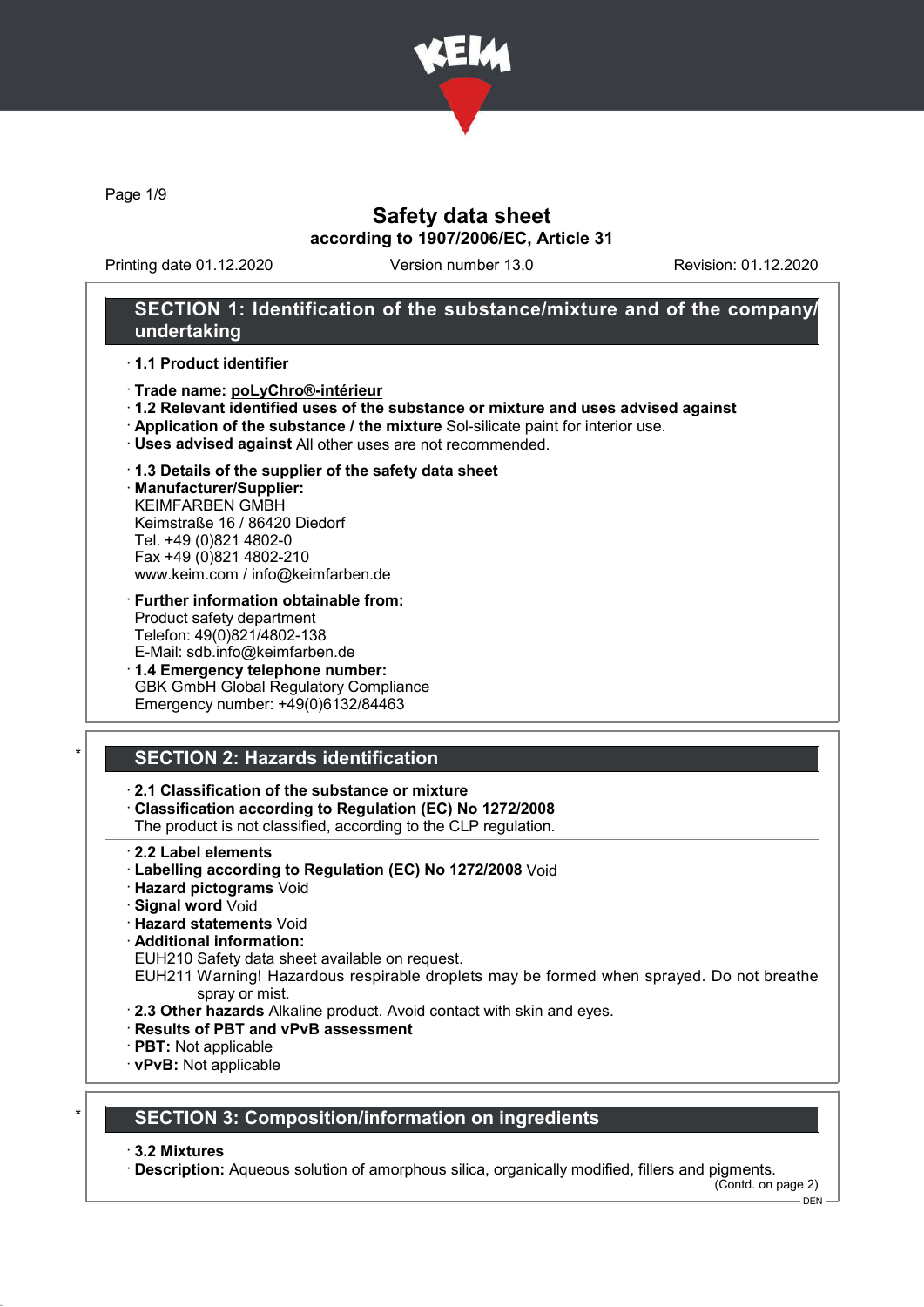

Page 2/9

## Safety data sheet according to 1907/2006/EC, Article 31

Printing date 01.12.2020 Version number 13.0 Revision: 01.12.2020

#### Trade name: poLyChro®-intérieur

| · Dangerous components:                                                                                         |                                                                                                                                                                     |           |
|-----------------------------------------------------------------------------------------------------------------|---------------------------------------------------------------------------------------------------------------------------------------------------------------------|-----------|
| CAS: 13463-67-7<br>EINECS: 236-675-5<br>Index number: 022-006-00-2<br>Reg.nr.: 01-2119489379-17-<br><b>XXXX</b> | titanium dioxide [in powder form containing 1 % or $\geq$ 0.1- $\leq$ 2.5%<br>more of particles with aerodynamic diameter $\leq 10$<br>µm<br><b>◆ Carc. 2, H351</b> |           |
| CAS: 111-46-6<br>EINECS: 203-872-2<br>Index number: 603-140-00-6<br>Reg.nr.: 01-2119457857-21-<br><b>XXXX</b>   | 2,2'-oxybisethanol<br>STOT RE 2, H373; $\Diamond$ Acute Tox. 4, H302                                                                                                | $< 2.5\%$ |

## SECTION 4: First aid measures

- 
- · 4.1 Description of first aid measures

# · General information:

- No special measures required. When seeing the doctor we suggest to present this safety data sheet.
- · After inhalation: Supply fresh air; consult doctor in case of complaints.

#### · After skin contact:

Immediately wash with water and soap and rinse thoroughly.

- Do not use solvents or thinners.
- If skin irritation continues, consult a doctor.
- · After eye contact:

Rinse opened eye for several minutes under running water. Then consult a doctor.

- · After swallowing:
- Rinse out mouth and then drink plenty of water.

Do not induce vomiting; call for medical help immediately.

- · 4.2 Most important symptoms and effects, both acute and delayed No further relevant information available.
- · 4.3 Indication of any immediate medical attention and special treatment needed No further relevant information available.

## SECTION 5: Firefighting measures

- · 5.1 Extinguishing media
- · Suitable extinguishing agents:

Product itself does not burn. Co-ordinate fire-fighting measures to the fire surroundings.

- · 5.2 Special hazards arising from the substance or mixture No further relevant information available.
- · 5.3 Advice for firefighters
- · Specila protective equipment: Wear self-contained respiratory protective device.
- · Additional information

Dispose of fire debris and contaminated fire fighting water in accordance with official regulations.

(Contd. on page 3)

DEN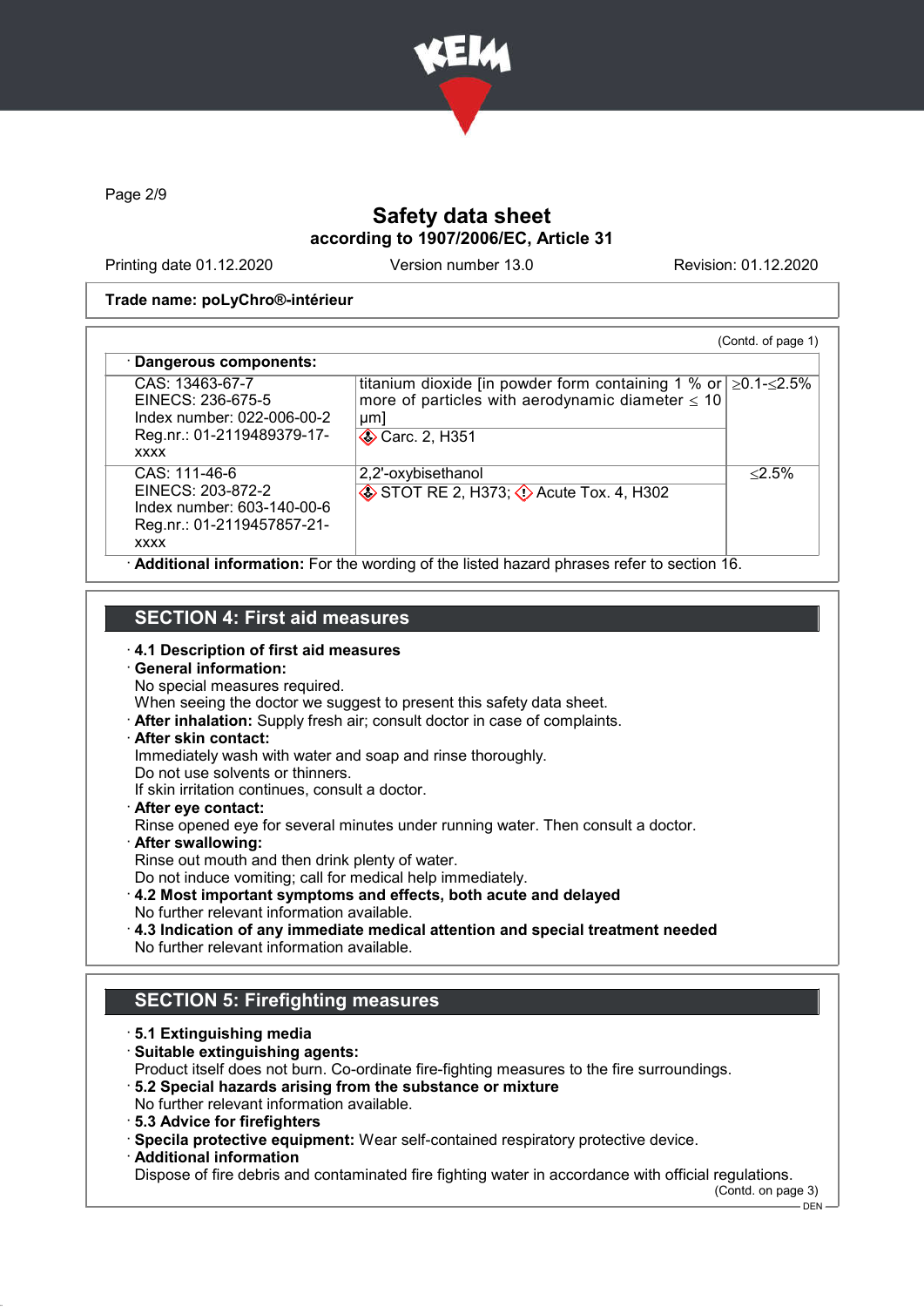

Page 3/9

## Safety data sheet according to 1907/2006/EC, Article 31

Printing date 01.12.2020 Version number 13.0 Revision: 01.12.2020

#### Trade name: poLyChro®-intérieur

(Contd. of page 2)

In case of fire do not breathe smoke, fumes and vapours. Cool endangered receptacles with water spray.

## SECTION 6: Accidental release measures

- · 6.1 Personal precautions, protective equipment and emergency procedures Avoid contact with skin and eyes. Ensure adequate ventilation Respect the protection rules (see section 7 a. 8). · 6.2 Environmental precautions: Do not allow product to reach soil, sewage system or any water course.
- Follow local governmental rules and regulations. Dilute with plenty of water. · 6.3 Methods and material for containment and cleaning up: Absorb with liquid-binding material (sand, diatomite, acid binders, universal binders, sawdust). Ensure adequate ventilation. Dispose of the material collected according to regulations. Clear contaminated areas thoroughly. Flush rests with sufficient amount of water. · 6.4 Reference to other sections See Section 7 for information on safe handling. See Section 8 for information on personal protection equipment.
- See Section 13 for disposal information.

## SECTION 7: Handling and storage

· 7.1 Precautions for safe handling Keep receptacles tightly sealed. Avoid contact with skin and eyes. Prevent formation of aerosols. Ensure good ventilation/exhaustion at the workplace. See item 8 (8.2) for information about suitable protective equipment and technical precautions. Respect the protection rules. Information about fire - and explosion protection: The product is not flammable. No special measures required. · 7.2 Conditions for safe storage, including any incompatibilities · Storage: · Requirements to be met by storerooms and receptacles: Keep in the original containers in a cool and dry place. Store only in unopened original receptacles. · Information about storage in one common storage facility: Do not store together with acids. · Further information about storage conditions: Store in a cool place. Protect from frost. Protect from heat and direct sunlight.

(Contd. on page 4)

DEN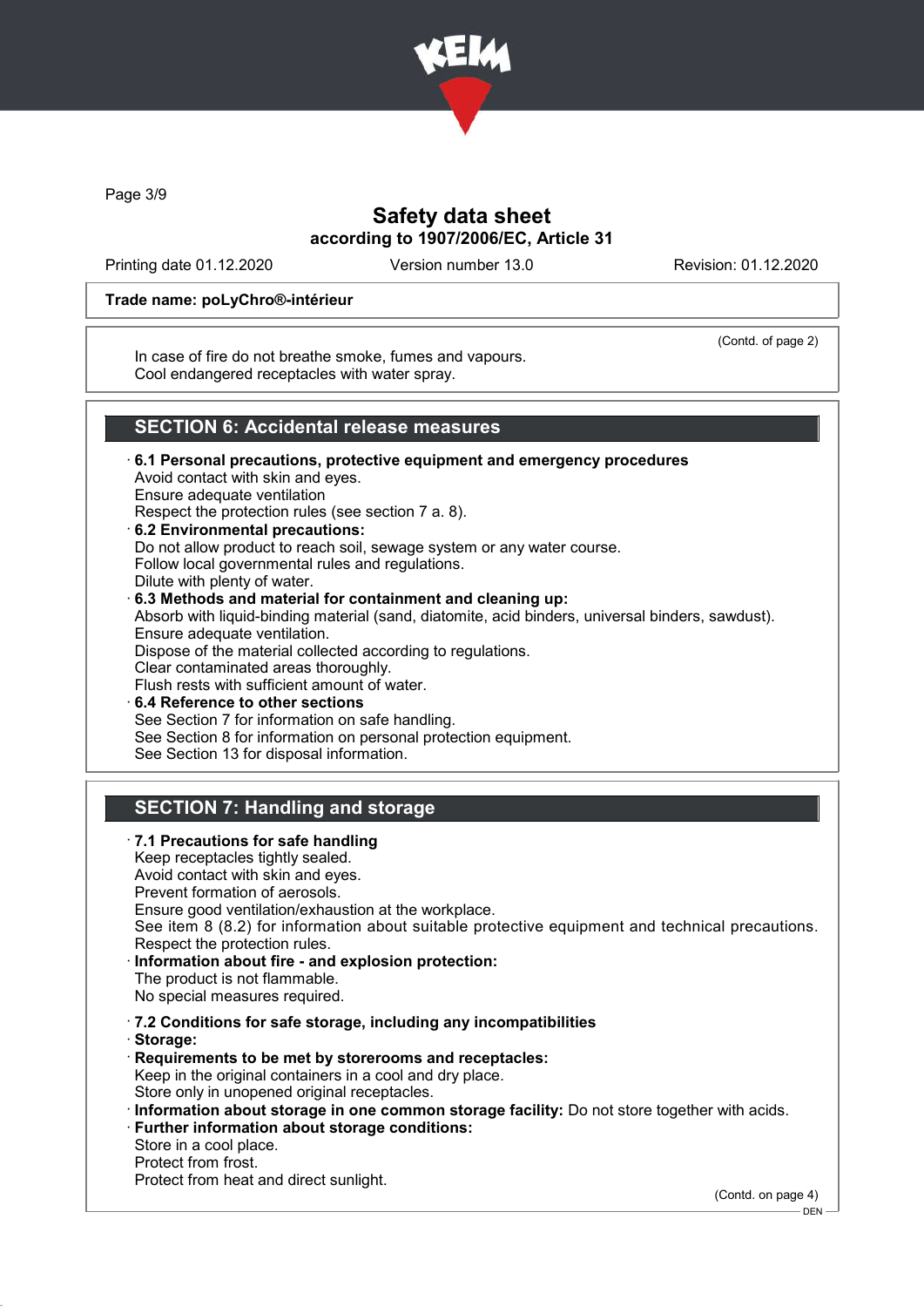

Page 4/9

## Safety data sheet according to 1907/2006/EC, Article 31

Printing date 01.12.2020 Version number 13.0 Revision: 01.12.2020

(Contd. of page 3)

#### Trade name: poLyChro®-intérieur

· Storage class: 12

· 7.3 Specific end use(s) No further relevant information available.

#### SECTION 8: Exposure controls/personal protection · 8.1 Control parameters · Ingredients with limit values that require monitoring at the workplace: 14808-60-7 Quartz (SiO2) MAK (Germany) alveolengängige Fraktion 13463-67-7 titanium dioxide [in powder form containing 1 % or more of particles with aerodynamic diameter ≤ 10 μm] AGW (Germany) Long-term value: 1.25\* 10\*\* mg/m<sup>3</sup> 2(II);\*alveolengängig\*\*einatembar; AGS, DFG 111-46-6 2,2'-oxybisethanol AGW (Germany) Long-term value: 44 mg/m<sup>3</sup>, 10 ppm 4(II);DFG, Y, 11 · Additional information: The lists valid during the making were used as basis. · 8.2 Exposure controls · Personal protective equipment: · General protective and hygienic measures: Avoid contact with the eyes and skin. Do not inhale aerosols. Respiratory protection: Use suitable respiratory protective device only when aerosol or mist is formed. Filter: P · Protection of hands: Protective gloves · Material of gloves suitable material e.g.: Nitrile impregnated cotton-gloves Recommended thickness of the material:  $\geq 0.5$  mm Nitrile rubber, NBR Recommended thickness of the material:  $\geq 0.4$  mm Butyl rubber, BR Recommended thickness of the material:  $\geq 0.7$  mm The selection of the suitable gloves does not only depend on the material, but also on further marks of quality and varies from manufacturer to manufacturer. As the product is a preparation of several substances, the resistance of the glove material can not be calculated in advance and has therefore to be checked prior to the application. Penetration time of glove material Value for the permeation: level  $> 6$  (480 min) The determined penetration times according to EN 16523-1:2015 are not performed under practical conditions. Therefore a maximum wearing time, which corresponds to 50% of the penetration time, is recommended. The exact break trough time has to be found out by the manufacturer of the protective gloves and has to be observed. (Contd. on page 5) DEN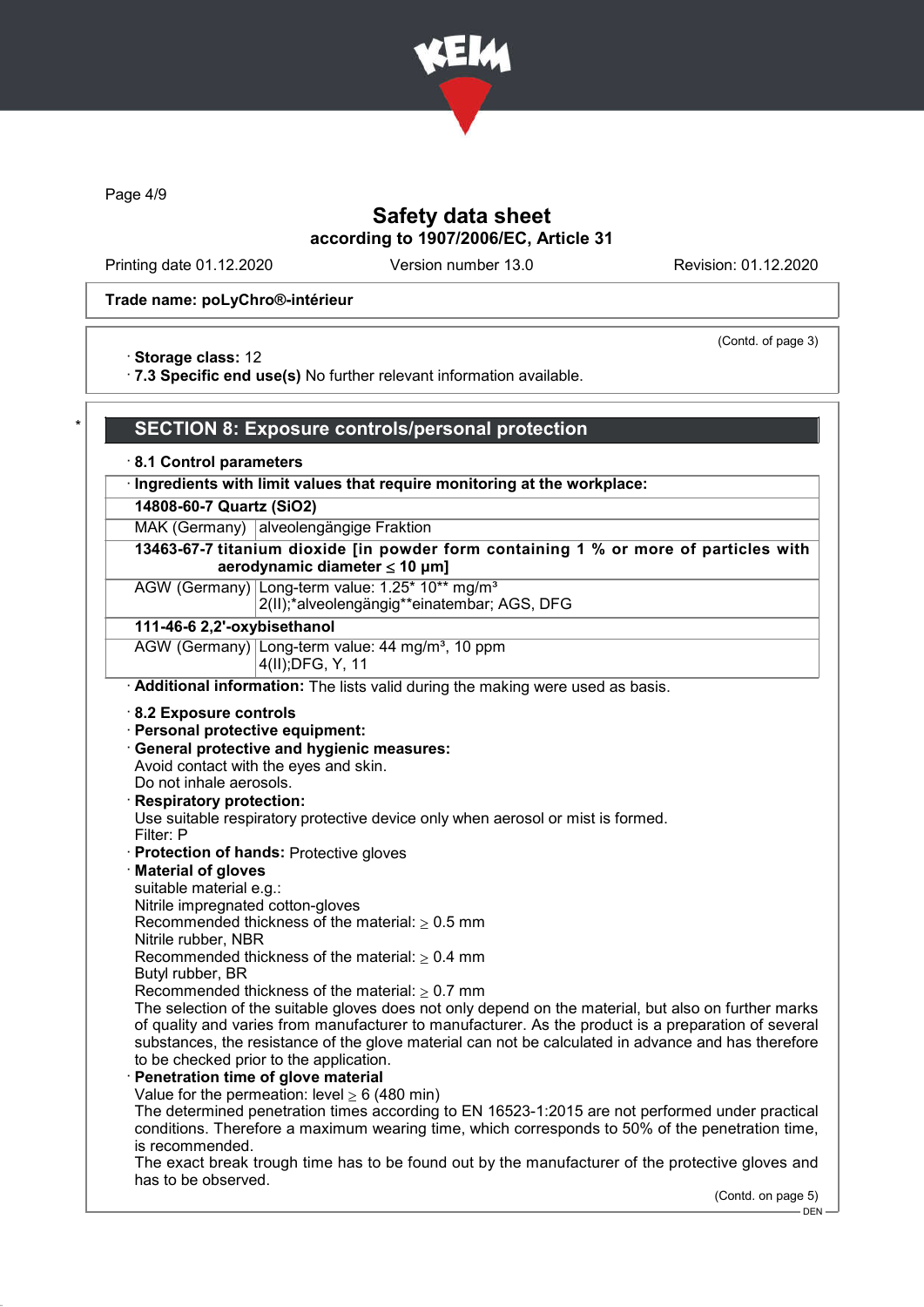

Page 5/9

## Safety data sheet according to 1907/2006/EC, Article 31

Printing date 01.12.2020 Version number 13.0 Revision: 01.12.2020

(Contd. of page 4)

#### Trade name: poLyChro®-intérieur

- · Eye protection: Safety glasses
- · Body protection: Protective work clothing
- · Limitation and supervision of exposure into the environment See Section 12 and 6.2
- No further relevant information available.

## SECTION 9: Physical and chemical properties

| 9.1 Information on basic physical and chemical properties<br><b>General Information</b><br>· Appearance: |                                               |
|----------------------------------------------------------------------------------------------------------|-----------------------------------------------|
| Form:                                                                                                    | Pasty                                         |
| Colour:                                                                                                  | Different, according to colouring.            |
| · Odour:                                                                                                 | Weak, characteristic                          |
| Odour threshold:                                                                                         | Not determined                                |
| · pH-value at 20 °C:                                                                                     | ~11                                           |
| Change in condition                                                                                      |                                               |
| <b>Melting point/freezing point:</b>                                                                     | Not determined                                |
| Initial boiling point and boiling range: Not determined                                                  |                                               |
| · Flash point:                                                                                           | Not applicable                                |
| · Flammability (solid, gas):                                                                             | Not applicable                                |
| · Ignition temperature:                                                                                  | Not determined                                |
| <b>Decomposition temperature:</b>                                                                        | Not determined                                |
| · Auto-ignition temperature:                                                                             | Product is not selfigniting.                  |
| <b>Explosive properties:</b>                                                                             | Product does not present an explosion hazard. |
| <b>Explosion limits:</b>                                                                                 |                                               |
| Lower:                                                                                                   | Not applicable                                |
| Upper:                                                                                                   | Not applicable                                |
| Oxidising properties:                                                                                    | Not applicable                                |
| Vapour pressure at 20 °C:                                                                                | $~23$ hPa                                     |
| Density at 20 °C:                                                                                        | $1.4 - 1.5*$ g/cm <sup>3</sup>                |
| <b>Relative density</b>                                                                                  | Not determined                                |
| · Vapour density                                                                                         | Not applicable.                               |
| <b>Evaporation rate</b>                                                                                  | Not applicable                                |
| · Solubility in / Miscibility with                                                                       |                                               |
| water:                                                                                                   | Miscible                                      |
| · Partition coefficient: n-octanol/water:                                                                | Not applicable                                |
| · Viscosity:                                                                                             |                                               |
| Dynamic at 20 °C:                                                                                        | 2000-2800* mPas                               |
|                                                                                                          | (Contd, on nge 6)                             |

(Contd. on page 6)

 $-$  DEN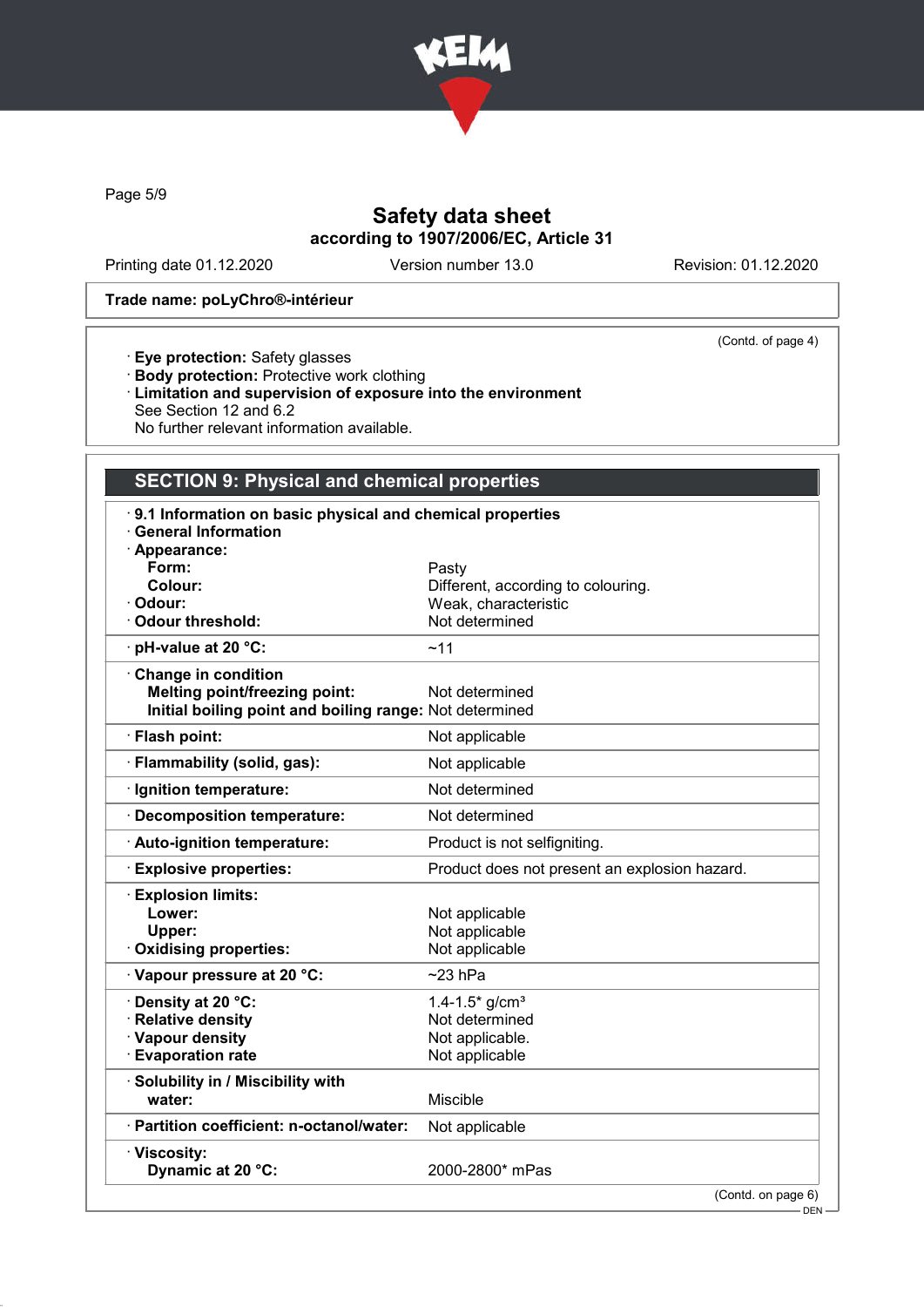

Page 6/9

## Safety data sheet according to 1907/2006/EC, Article 31

Printing date 01.12.2020 Version number 13.0 Revision: 01.12.2020

(Contd. of page 5)

#### Trade name: poLyChro®-intérieur

Kinematic: Not determined

· 9.2 Other information \* The values are for freshly produced material and may change with the time.

## SECTION 10: Stability and reactivity

- · 10.1 Reactivity No further relevant information available.
- · 10.2 Chemical stability Stable under normal conditions of storage and use.
- · Thermal decomposition / conditions to be avoided:
- No decomposition if used according to specifications.
- · 10.3 Possibility of hazardous reactions No dangerous reactions known.
- · 10.4 Conditions to avoid No further relevant information available.
- · 10.5 Incompatible materials: Acids
- · 10.6 Hazardous decomposition products:
- No hazardous decomposition products if stored and handled as prescribed.

## **SECTION 11: Toxicological information**

#### · 11.1 Information on toxicological effects

· Acute toxicity Based on available data, the classification criteria are not met.

· LD/LC50 values relevant for classification:

13463-67-7 titanium dioxide [in powder form containing 1 % or more of particles with aerodynamic diameter  $\leq 10$  µm]

| Oral   | LD50       | $ >$ 20,000 mg/kg (rat)   |
|--------|------------|---------------------------|
| Dermal | LD50       | $ >10,000$ mg/kg (rabbit) |
|        | . <b>.</b> |                           |

Inhalative  $|LOG0/4 h| > 6.82$  mg/l (rat)

# 111-46-6 2,2'-oxybisethanol

| Oral          | LD50 | $\vert$ 19,600 mg/kg (rat)     |  |  |
|---------------|------|--------------------------------|--|--|
| Dermal   LD50 |      | $11,890-13,300$ mg/kg (rabbit) |  |  |
|               |      |                                |  |  |

· Primary irritant effect:

- · Skin corrosion/irritation Frequent persistent contact with the skin may cause skin irritation.
- · Serious eye damage/irritation In case of longer exposure, irritating effect is possible.
- · during inhalation: Irritant effect possible.
- · during swallowing: Irritant effect possible
- · Respiratory or skin sensitisation Based on available data, the classification criteria are not met.

### · Other information (about experimental toxicology):

Experimental analysis are not available.

The product was not tested. The statements on toxicology have been derived from the properties of the individual components.

- · Subacute to chronic toxicity:
- · CMR effects (carcinogenity, mutagenicity and toxicity for reproduction) Not applicable
- · Germ cell mutagenicity Based on available data, the classification criteria are not met.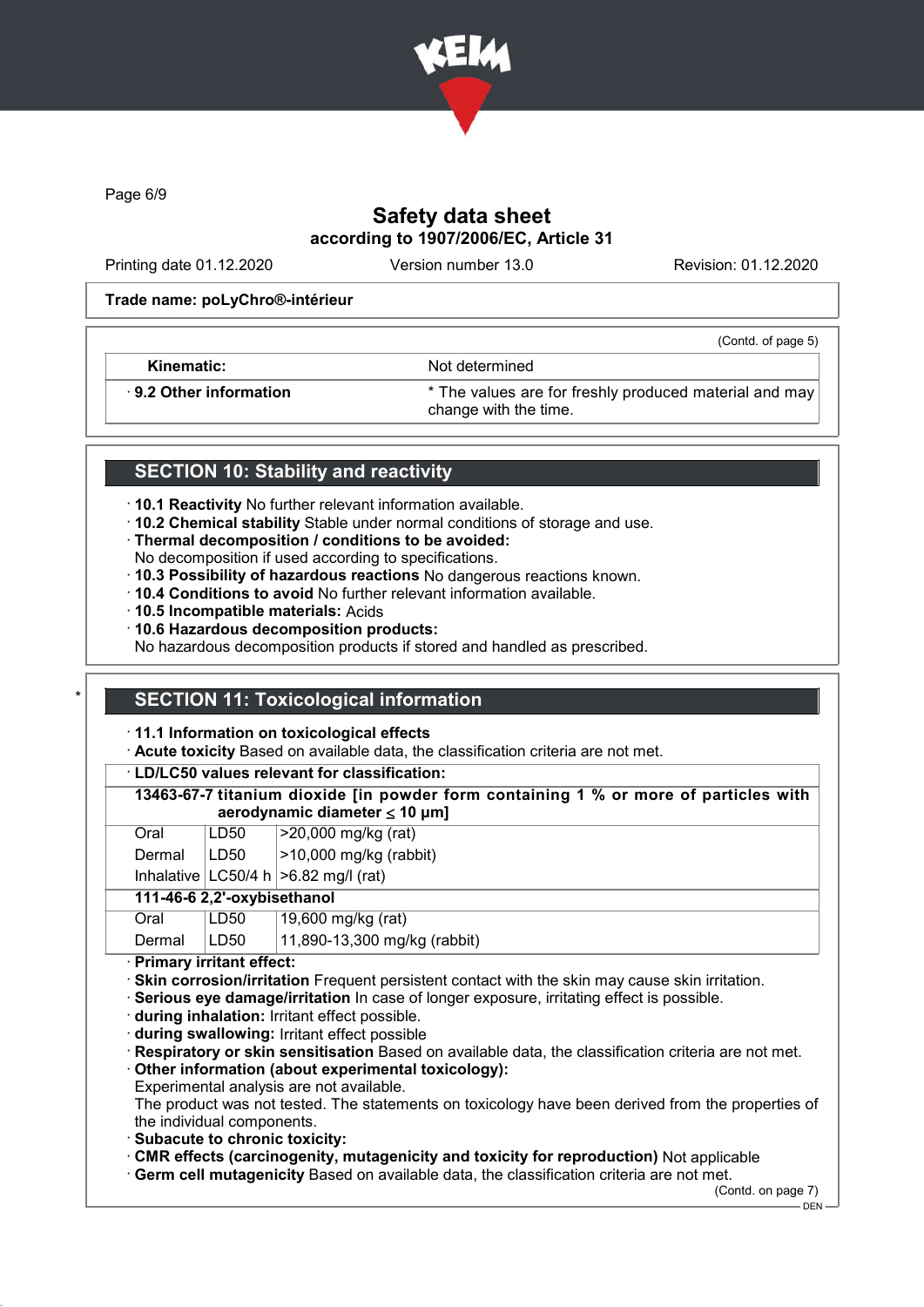

Page 7/9

## Safety data sheet according to 1907/2006/EC, Article 31

Printing date 01.12.2020 Version number 13.0 Revision: 01.12.2020

#### Trade name: poLyChro®-intérieur

(Contd. of page 6)

- · Carcinogenicity Based on available data, the classification criteria are not met.
- · Reproductive toxicity Based on available data, the classification criteria are not met.
- · STOT-single exposure Based on available data, the classification criteria are not met.
- · STOT-repeated exposure Based on available data, the classification criteria are not met.
- · Aspiration hazard Based on available data, the classification criteria are not met.

## **SECTION 12: Ecological information**

### · 12.1 Toxicity

· Aquatic toxicity:

111-46-6 2,2'-oxybisethanol

EC 50/24h | > 10,000 mg/l (daphnia)

- LC 50/96 h  $75,200$  mg/l (fish)
- · 12.2 Persistence and degradability No further relevant information available.
- · 12.3 Bioaccumulative potential No further relevant information available.
- · 12.4 Mobility in soil No further relevant information available.
- · Additional ecological information:
- · AOX-indication: The product has no influence on the AOX of the waste water.
- · According to the formulation contains the following heavy metals and compounds from the EU guideline NO. 2006/11/EC:

The product contains TiO2.

General notes:

The statements on ecotoxicology have been derived from the properties of the individual components.

At present there are no ecotoxicological assessments.

Do not allow product to reach ground water, water course or sewage system.

Water hazard class 1 (German Regulation) (Self-assessment): slightly hazardous for water

- · 12.5 Results of PBT and vPvB assessment
- · PBT: Not applicable
- · vPvB: Not applicable
- · 12.6 Other adverse effects No further relevant information available.

## SECTION 13: Disposal considerations

· 13.1 Waste treatment methods

· Recommendation Disposal must be made according to official regulations.

#### European waste catalogue

08 01 12 waste paint and varnish other than those mentioned in 08 01 11

- · Uncleaned packaging:
- · Recommendation: Disposal must be made according to official regulations.

(Contd. on page 8)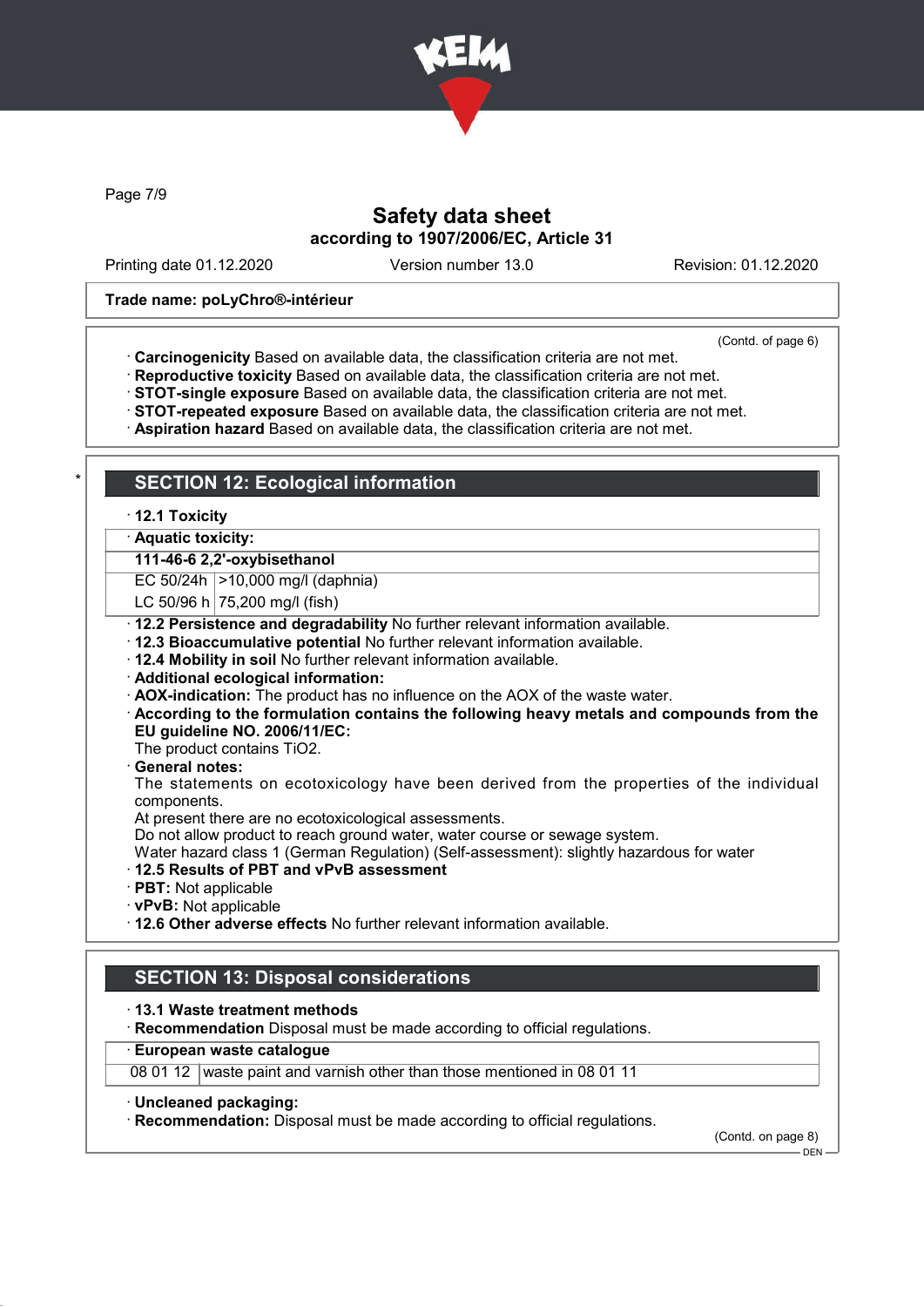

Page 8/9

## Safety data sheet according to 1907/2006/EC, Article 31

Printing date 01.12.2020 Version number 13.0 Revision: 01.12.2020

(Contd. of page 7)

#### Trade name: poLyChro®-intérieur

· Recommended cleansing agents: Water, if necessary with cleansing agents.

SECTION 14: Transport information · 14.1 UN-Number · ADR, IMDG, IATA Void · 14.2 UN proper shipping name **ADR, IMDG, IATA** Void · 14.3 Transport hazard class(es) · ADR, IMDG, IATA · Class Void · 14.4 Packing group · ADR, IMDG, IATA Void · 14.5 Environmental hazards: · Marine pollutant: No · 14.6 Special precautions for user Mot applicable · 14.7 Transport in bulk according to Annex II of Marpol and the IBC Code Not applicable · Transport/Additional information: No dangerous good in sense of these transport regulations. · UN "Model Regulation": Void

## SECTION 15: Regulatory information

- · 15.1 Safety, health and environmental regulations/legislation specific for the substance or mixture
- · Labelling according to Regulation (EC) No 1272/2008 For information on labelling please refer to section 2 of this document.
- · Directive 2012/18/EU
- · Named dangerous substances ANNEX I None of the ingredients is listed.
- · DIRECTIVE 2011/65/EU on the restriction of the use of certain hazardous substances in electrical and electronic equipment – Annex II
- None of the ingredients is listed.
- · National regulations:
- · Waterhazard class: Water hazard class 1 (Self-assessment): slightly hazardous for water.
- · Other regulations, limitations and prohibitive regulations

· Substances of very high concern (SVHC) according to REACH, Article 57 Not applicable

· Product-Code/Giscode: BSW10

(Contd. on page 9)